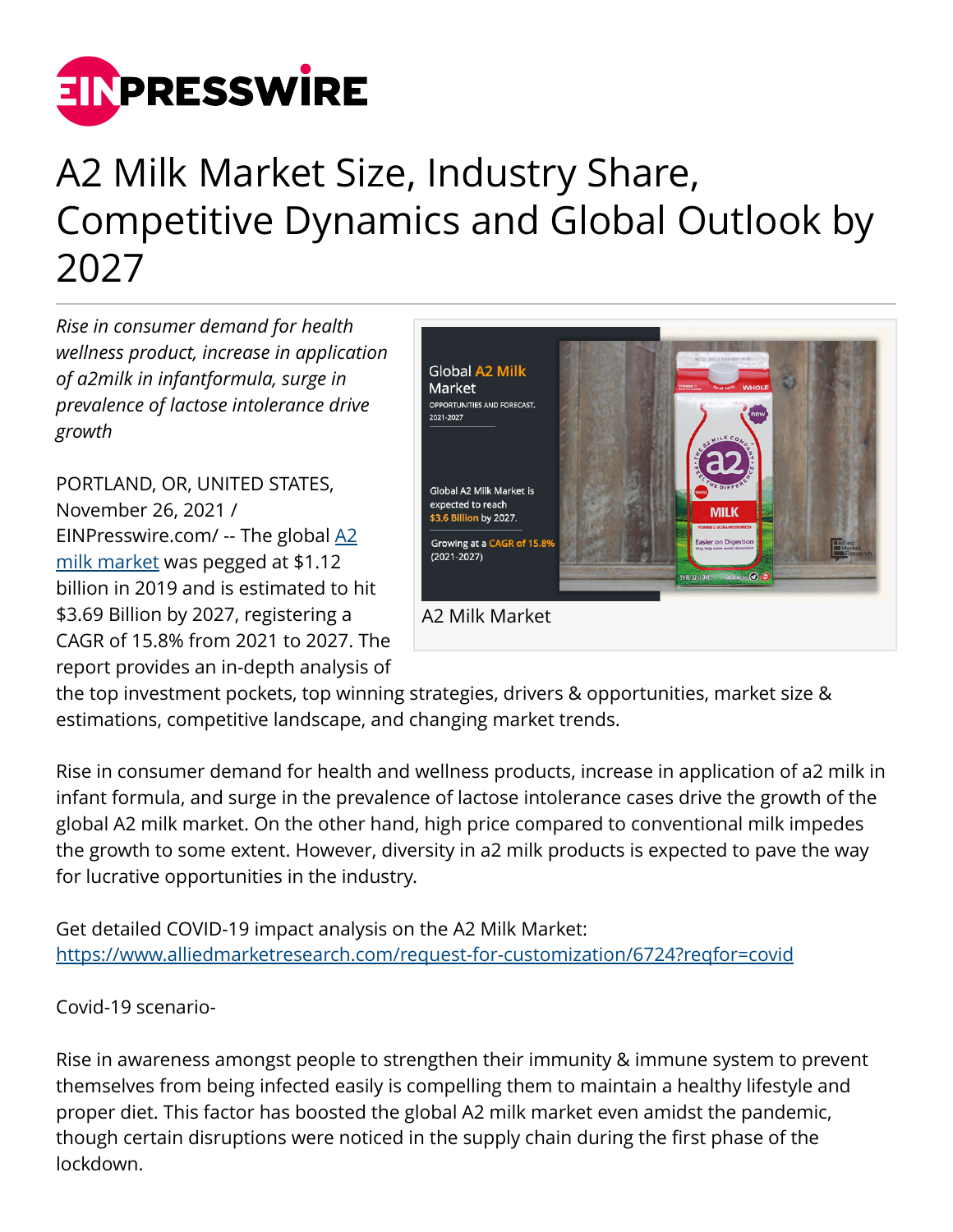This trend is likely to continue post pandemic as well, as there's been a steep increase in demand for healthy functional beverages across the world.

The global A2 milk market is analyzed across form, packaging form, distribution channel, and region. Based on packaging form, the carton segment accounted for more than half of the total market share in 2019, and is projected to rule the roost by the end of 2027. The same segment would also register the fastest CAGR of 16.1% throughout the forecast period.

Download Sample Copy Of Report@ [https://www.alliedmarketresearch.com/request](https://www.alliedmarketresearch.com/request-sample/6724)[sample/6724](https://www.alliedmarketresearch.com/request-sample/6724)

Based on distribution channel, the supermarket & hypermarket segment contributed to more than one-third of the total market revenue in 2019, and is expected to lead the trail by 2027. The online retail segment, on the other hand, would grow at the fastest CAGR of 16.5% from 2021 to 2027.

Based on geography, Asia-Pacific held the major share in 2019, garnering nearly two-fifths of the global A2 milk market. Simultaneously, the market across North America would exhibit the fastest CAGR of 16.9% by 2027. The other two provinces discussed in the report include Europe and LAMEA.

Send Me Purchase Enquire Here@ [https://www.alliedmarketresearch.com/purchase](https://www.alliedmarketresearch.com/purchase-enquiry/6724)[enquiry/6724](https://www.alliedmarketresearch.com/purchase-enquiry/6724)

The leading market players analyzed in the global A2 milk market report include GCMMF (Amul), Erden Creamery Private Limited, Freedom Foods Group Limited, Lion Dairy & Drinks, Provilac Dairy Farms Pvt. Ltd., Ripley Farms LLC, Taw River Dairy, The a2 Milk Company Limited, Urban Farms Milk and Vinamilk. These market players have incorporated different strategies including partnership, expansion, collaboration, joint ventures, and others to brace their stand in the industry.

Similar Reports: [Tea Market Expected to Reach \\$ 68,950 Million by 2027](https://www.alliedmarketresearch.com/tea-market) [Global Organic Coffee Market Expected to Reach \\$12.6 Billion by 2026](https://www.alliedmarketresearch.com/organic-coffee-market-A06085)

Similar Reports:

Infant Milk Powders Market: [https://www.alliedmarketresearch.com/infant-milk-powders](https://www.alliedmarketresearch.com/infant-milk-powders-market)[market](https://www.alliedmarketresearch.com/infant-milk-powders-market)

Soy Milk Market: <https://www.alliedmarketresearch.com/soy-milk-market> Nonfat Dry Milk Market:<https://www.alliedmarketresearch.com/nonfat-dry-milk-market> Fluid Milk Market:<https://www.alliedmarketresearch.com/fluid-milk-market>

About Us: